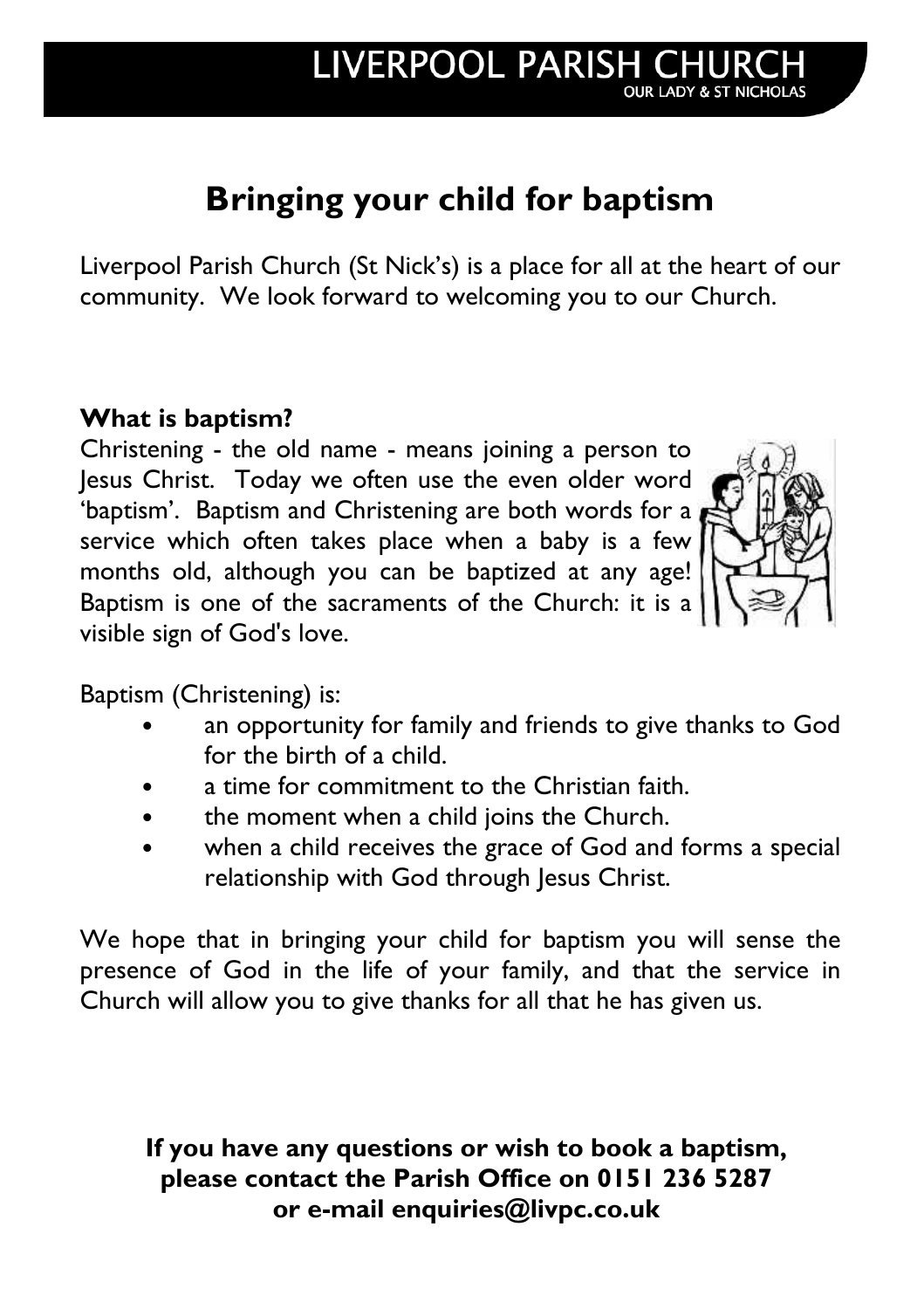### **Who can be baptized at Liverpool Parish Church?**

St Nick's welcomes for baptism

- anyone who lives in the parish. The parish covers the city centre, from Leeds St in the north to Hanover St in the south; it includes Lime St Station in the east, and reaches to the River Mersey in the west
- those with strong connections to the City Centre or the maritime community
- those who have an historic or family connection to St Nick's.

If you don't fall into these groups then we may suggest that you contact your own parish church. If you are not sure which your parish church is then we are happy to help, or you can find it yourself using www.achurchnearyou.com. There is no fee for baptism.

#### **What about godparents?**

Godparents are important during the service because they make the promises of commitment to the Christian faith which the children are too young to make for themselves. For this reason it is important that all godparents have themselves been baptized (christened). It is traditional to have three godparents, but occasionally four.

The real work of godparents begins after the service. Godparents promise during the service:

- 1. to bring their godchildren to church.
- 2. to pray for their godchildren

These are challenging but life-giving promises to make. Making a commitment to the Christian faith can feel like walking into the unknown, but it is also exciting and nourishing.

Of course primarily godparents are *adult* friends to their godchildren as they grow up. It is a relationship which may surprise you, and which can enrich the lives of both godparents and godchildren.

#### **How do we prepare?**

All children who are to be baptized at St Nick's are invited to come to Church, along with parents, godparents, and other family members. Older children (3+) might enjoy our Sunday School which meets at 10am

#### **Telephone: 0151 236 5287 E-mail: enquiries@livpc.co.uk**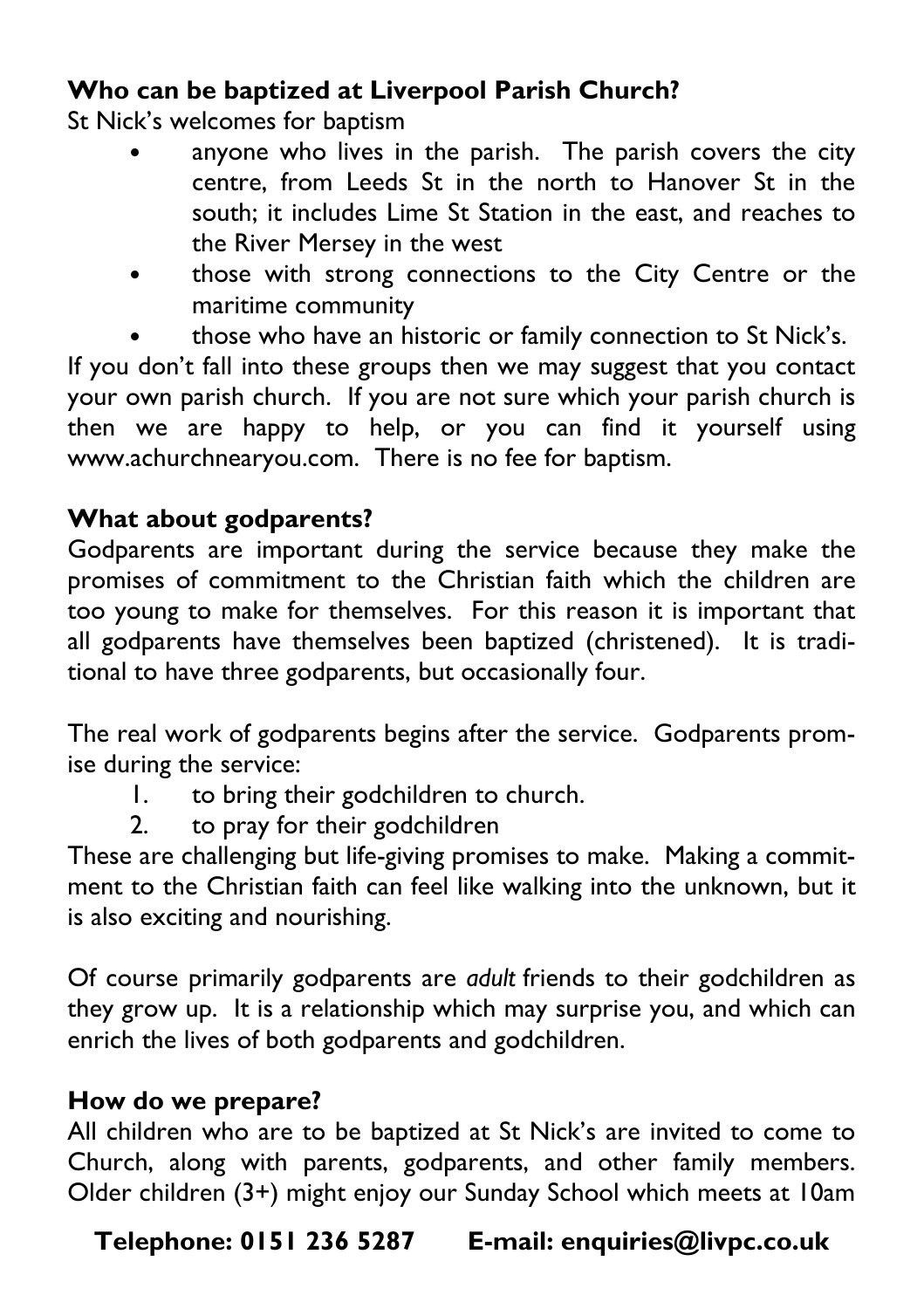on the first Sunday of every month. Sometimes we shall also invite you to a special session to prepare for the service, but you can always talk to us if you have any questions. There are plenty of resources to help you: have a look at this website www.churchofenglandchristenings.org.

#### **What happens during the service?**

Baptisms normally take place at 12noon on the second Sunday of the month. We try not to have more than two or three families at each service.

During the baptism the parents and godparents make promises of commitment to the Christian faith. The priest makes the sign of the cross

with holy oil on the child's head and baptizes the child with water at the font saying "I baptize you in the name of the Father, and of the Son, and of the Holy Spirit." At the end of the service the child is given a candle to symbolize the light of Christ. At the service children become members of the Church of God, but they also receive the grace of God in baptism.



#### **What next?**

In baptism we become Christians. It is important to think about how your child can continue to grow in the Christian faith and to worship in a Christian community. In church every Sunday Christians of all shapes and sizes and from all backgrounds grow together in friendship, in love of one another, and in worship of God.

The main service at St Nick's is on Sundays at 10am. On the first Sunday of the month there is a Sunday School where children flourish as



they learn about God through play and worship. Younger children are welcome to stay with their parents during the service: there is a small children's corner at the back in case they get restless, but you can still hear and remain part of the service. We also encourage children to get involved, so you might see them serving at the

altar, doing readings, or helping with refreshments afterwards.

**Telephone: 0151 236 5287 E-mail: enquiries@livpc.co.uk**